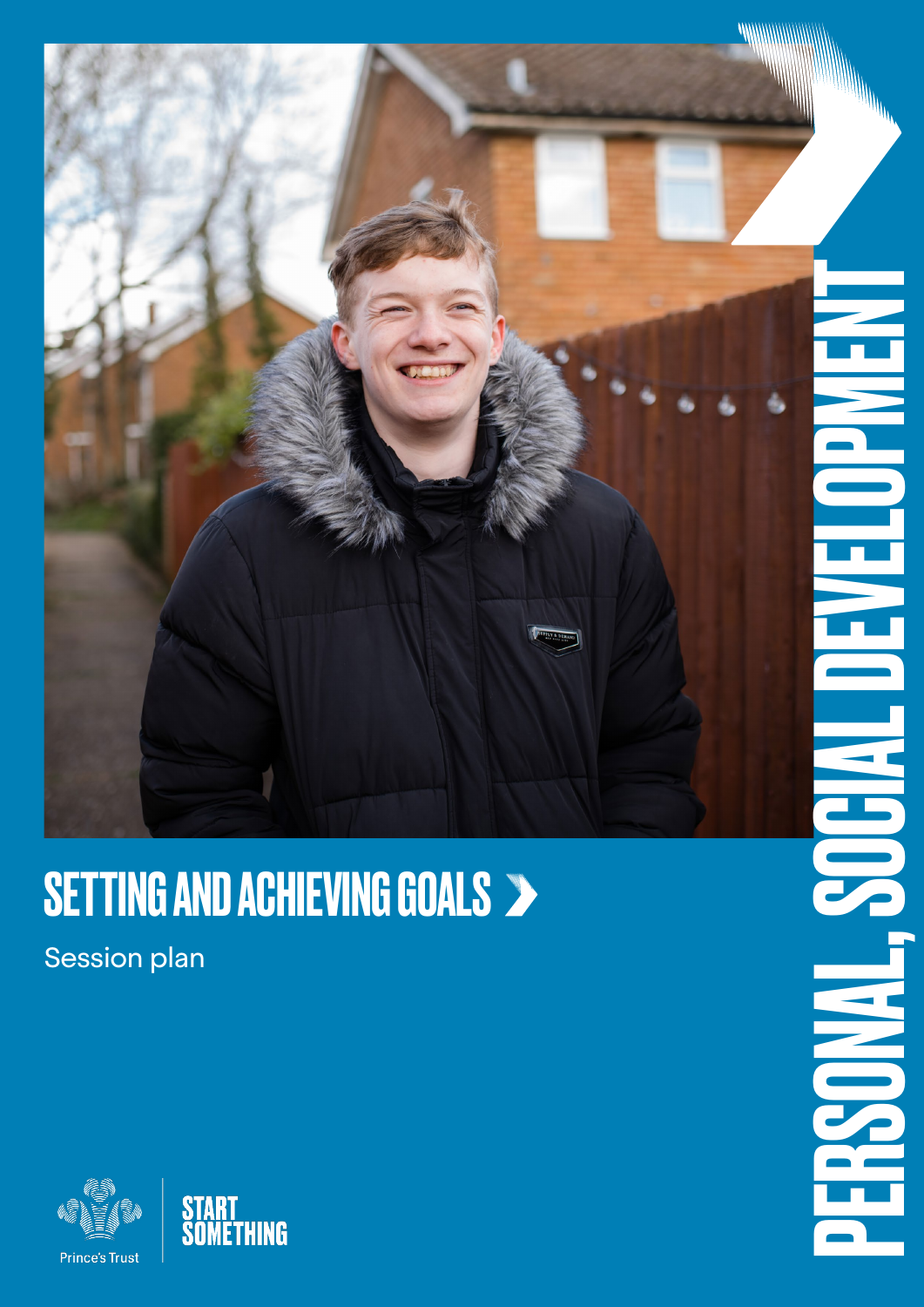## AT A GLANCE >

This session encourages young people to understand how to set goals and achieve them. They will consider important elements of goal setting, understand the concept of SMART goals, and create an action plan to achieve their objectives.



### MATERIALS

- Setting and achieving goals worksheet
- Crib sheets
- Materials for icebreaker (page 3)



### QUALIFICATION OPPORTUNITIES

 Personal Development - LOs: Plan own personal development; Review own personal development; Plan for future development

## LEARNING OUTCOMES

- $\checkmark$  State important elements of successful goal setting
- $\vee$  Define SMART goals and explain their importance
- $\vee$  List some common benefits of goal setting
- $\vee$  Begin working on an action plan related to their goal(s)



| <b>ACTIVITY</b>                    | TIME          | PAGE |
|------------------------------------|---------------|------|
| Icebreaker: Goal in a mug          | 20 minutes    | 03   |
| Celebrity goal setting             | 30 minutes    | 05   |
| <b>SMART</b> review and discussion | 30-45 minutes | 07   |
| Goal setting and action planning   | 15-30 minutes | 09   |
| Wrap up                            | 5-10 minutes  | 10   |
| Review and future targets          | 20-25 minutes |      |



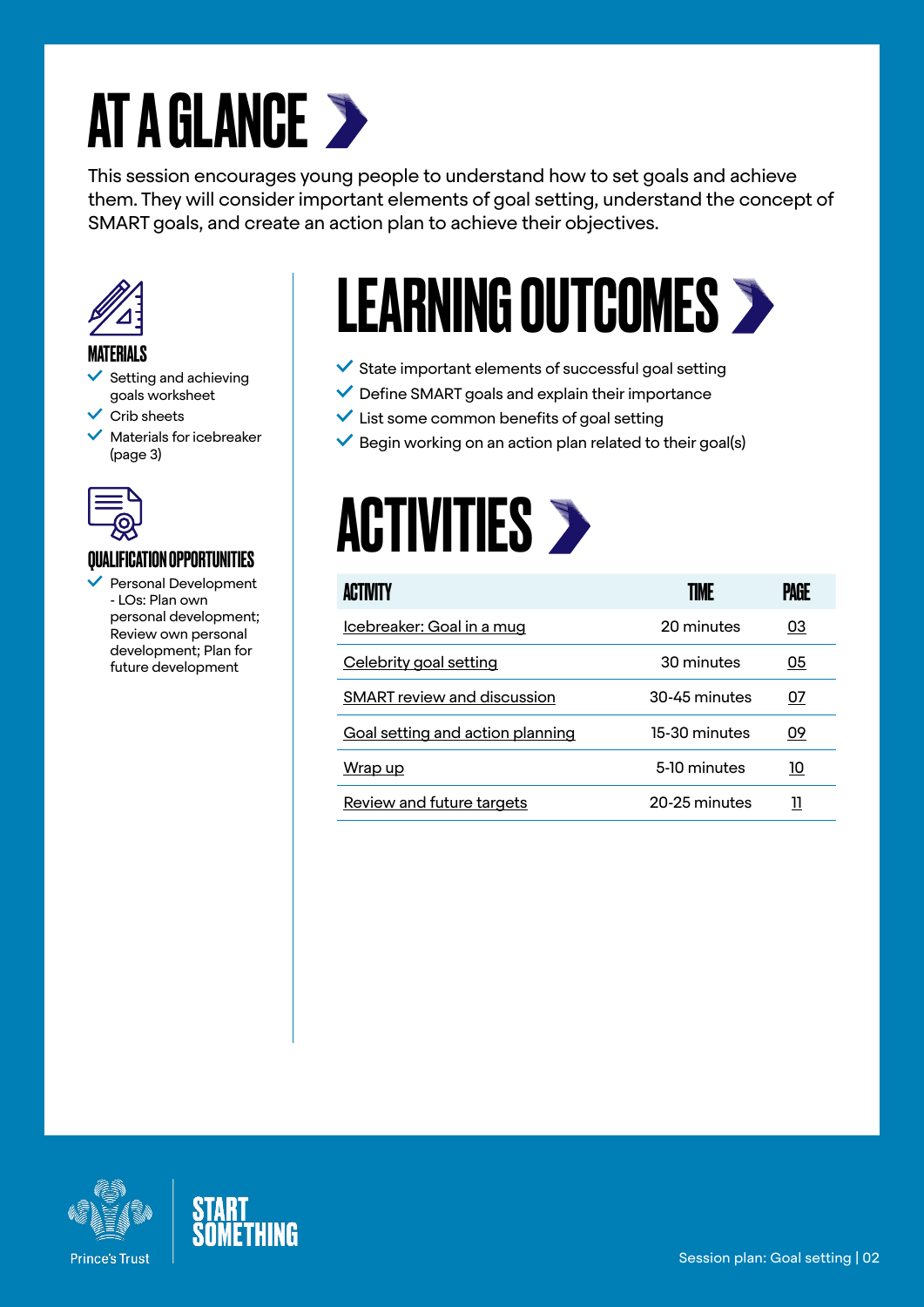## <span id="page-2-0"></span>ICEBREAKER: GOAL IN A MUG >

This activity will help learners understand the concept of setting goals and how to work towards them.



### TIME REQUIRED

20 minutes



### MATERIALS

- A piece of kitchen towel and a mug for each learner
- $\vee$  Paper and pen to record scores
- A marker e.g. a pen or spoon
- $\vee$  A timer

### **ACTIVITY STEPS >**

- 1. Explain that you are going to show learners a fun and easy game, which they will then play themselves.
- 2. Crumple up a piece of kitchen towel and set a mug on a table at a distance of twice the length of your forearm away from the 'start' point, which is at the edge of the table. Put a marker e.g. a pen or spoon, at that 'start' point. Scrunch the kitchen towel up to form a rough ball shape.
- 3. Ask learners to set up the game as you demonstrated in step 2 and then explain what they are going to do:

### ROUND ONF-

 $\checkmark$  Give each young person one minute to see how many times they can flick the crumpled up piece of kitchen towel into their mug at the given distance. After the time is up, ask them to write down their score.

### ROUND TWO:

- $\blacktriangleright$  This time, ask them to write down a target goal which should be higher than their last score. Give each learner another minute to see if they can reach their goal.
- $\blacktriangleright$  Have a quick feedback session asking how many reached their goal, how many were below and how many exceeded their goal. If they had time to practise, could they reach their goal or increase it?

### ROUND THREE (PRACTICE ROUND):

 $\blacktriangleright$  Give everyone some time to practise without the activity being timed (2–5 minutes)

### ROUND FOUR:

- $\vee$  Again, ask them to set a goal of how many times they can flick the kitchen towel into the mug and give them another minute to try to achieve their goal.
- $\blacktriangleright$  Ask how they got on did they do better after more practice? How did practising help? E.g. being able to repeat a task, finetune their technique, compare their techniques to others and learn from them.



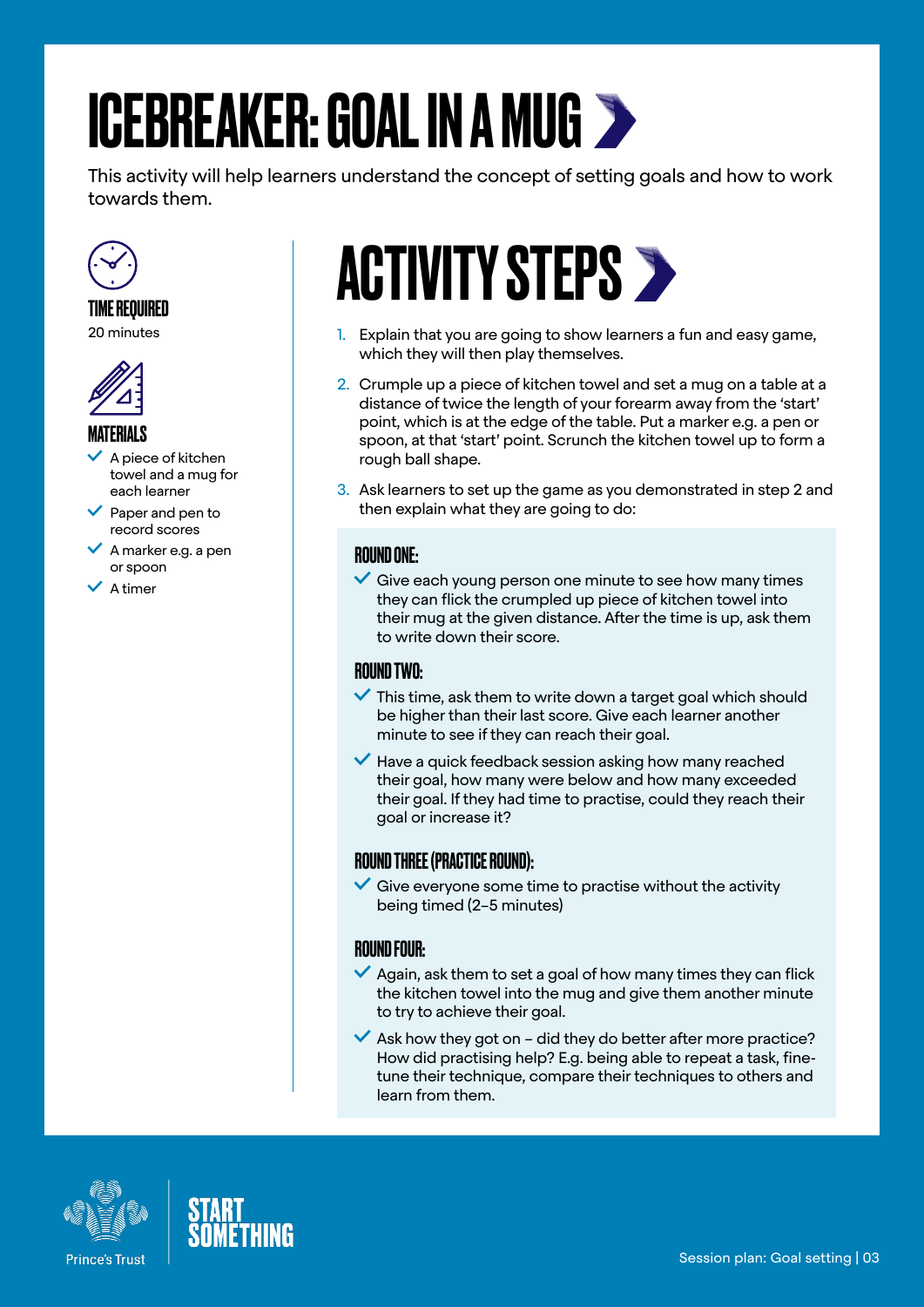### OTHER POSSIBLE ACTIVITIES:

The same premise could be used for many activities, e.g. throwing a ball of paper into a bin, using a skipping rope, kicking a football on the spot, etc. It is up to you which one to use or you could make one up of your own. It is important to consider learners' location too: if teaching remotely to those who are at home, the items need to be easily available.

- 4. Following on from the activity, ask the group what they think the term "goal setting" means. Ensure that everyone understands that goal setting relates to identifying something specific that they want to accomplish and help them improve the outcome.
- 5. Encourage each person to share a past experience of setting and achieving a goal. What helped them to succeed? What got in the way, if anything? To help discussion, you may want to share a few examples from your own experience first. Make sure that the examples are varied so that young people can relate to them, some can be small or more ambitious, they can be personal goals, sporting goals or future aspirations.





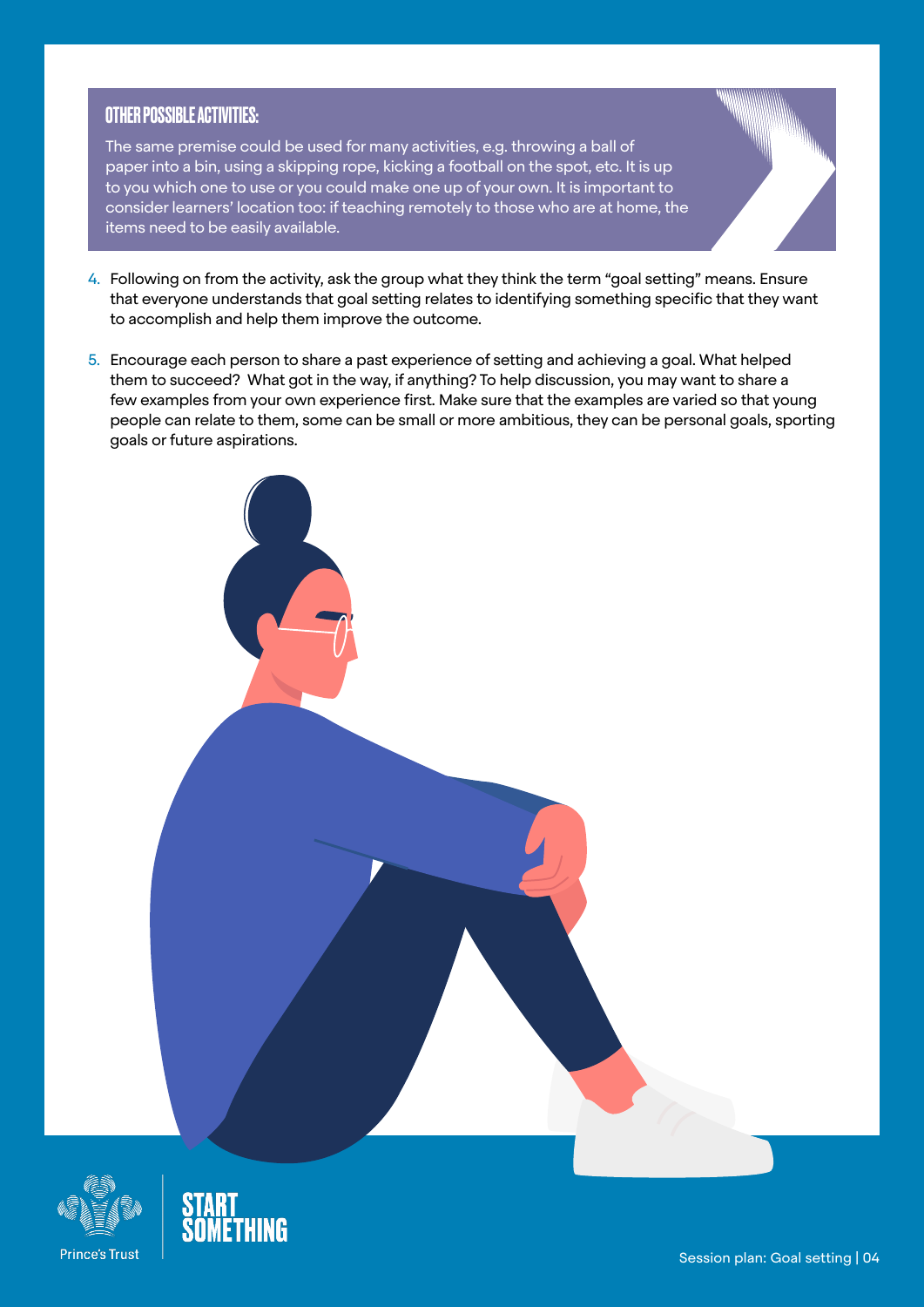## <span id="page-4-0"></span>CELEBRITY GOAL SETTING

Use this activity to help learners understand important elements of successful goal setting.



### TIME REQUIRED

30 minutes



### WORKSHEET

- Activity 1: Celebrity goal setting, either printed for groups of 3-4 learners or made available to students on-line
- Crib sheets (Celebrity phrases) for the session leader

## **ACTIVITY STEPS >**

- 1. In advance of the session, print the worksheet (Activity 1: Celebrity goal setting) for groups of three or four if delivering in person. If working remotely, provide online to each learner as a document and organise the learners into small groups.
- 2. Provide each group with a different celebrity phrases sheet. You could use the template to create more, or select celebrities more relevant to your group.
- 3. Make sure that you have the crib sheets so that you have the answers for the activity.
- 4. Ask learners to work in their groups and use the instructions on the Celebrity goal setting worksheet as follows:
	- A. Look at the diagram with its five headings
	- B. Read the phrases on the page relating to this celebrity and decide which phrase relates to the celebrity's Goals, Motivation, Planning, Barriers or Outcome.
	- C. Label the phrases with the letters G (Goal), M (Motivation), P (Planning), B (Barriers) or O (Outcome)



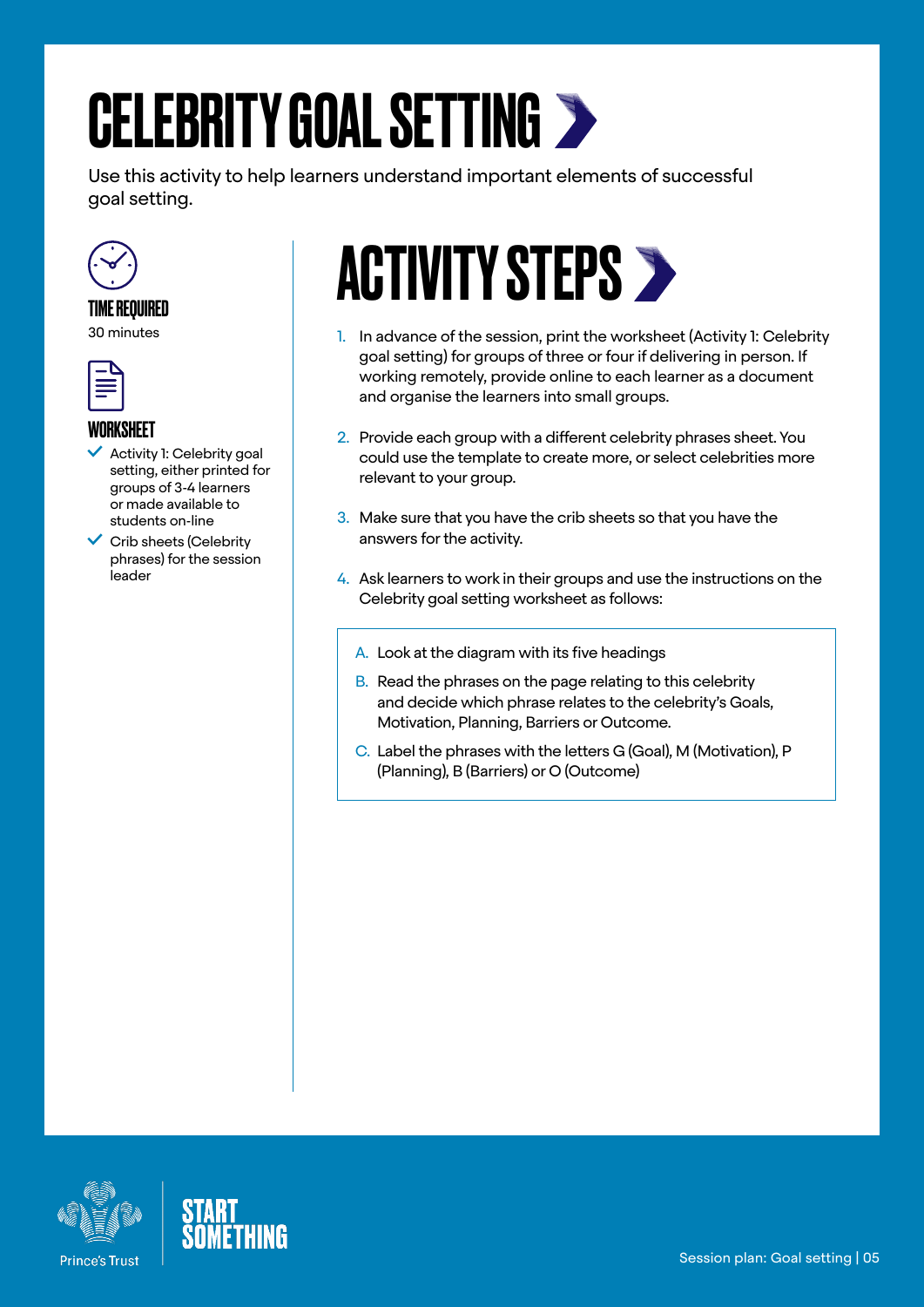- 5. Go through the answers using the crib sheet. Learners should be able to recognise the statements that relate to the individual headings. By completing the exercise they will build a picture of a successful goal setting journey, including obstacles that the celebrity had to overcome along the way.
- 6. Once the groups have completed the exercise, select a few of the questions below (relating to the headings) and have a brief discussion to confirm their answers were correct:
	- For the celebrity goal, was it a small, simple goal or something big and ambitious? Short term or long term? Easy or difficult to achieve?
	- What was the motivation behind the celebrity goal? Discuss the importance of motivation as a precursor to goal setting.
	- Discuss the planning required. What things did they need to do in order to work towards their goal? Were those things easy or difficult?
	- Talk about how they overcame barriers or difficult times. Ask learners how they think the celebrity persevered through those barriers. Would it have been easy to give up?
	- What was the outcome for the celebrity? Did they achieve their goal? How do you think they felt?





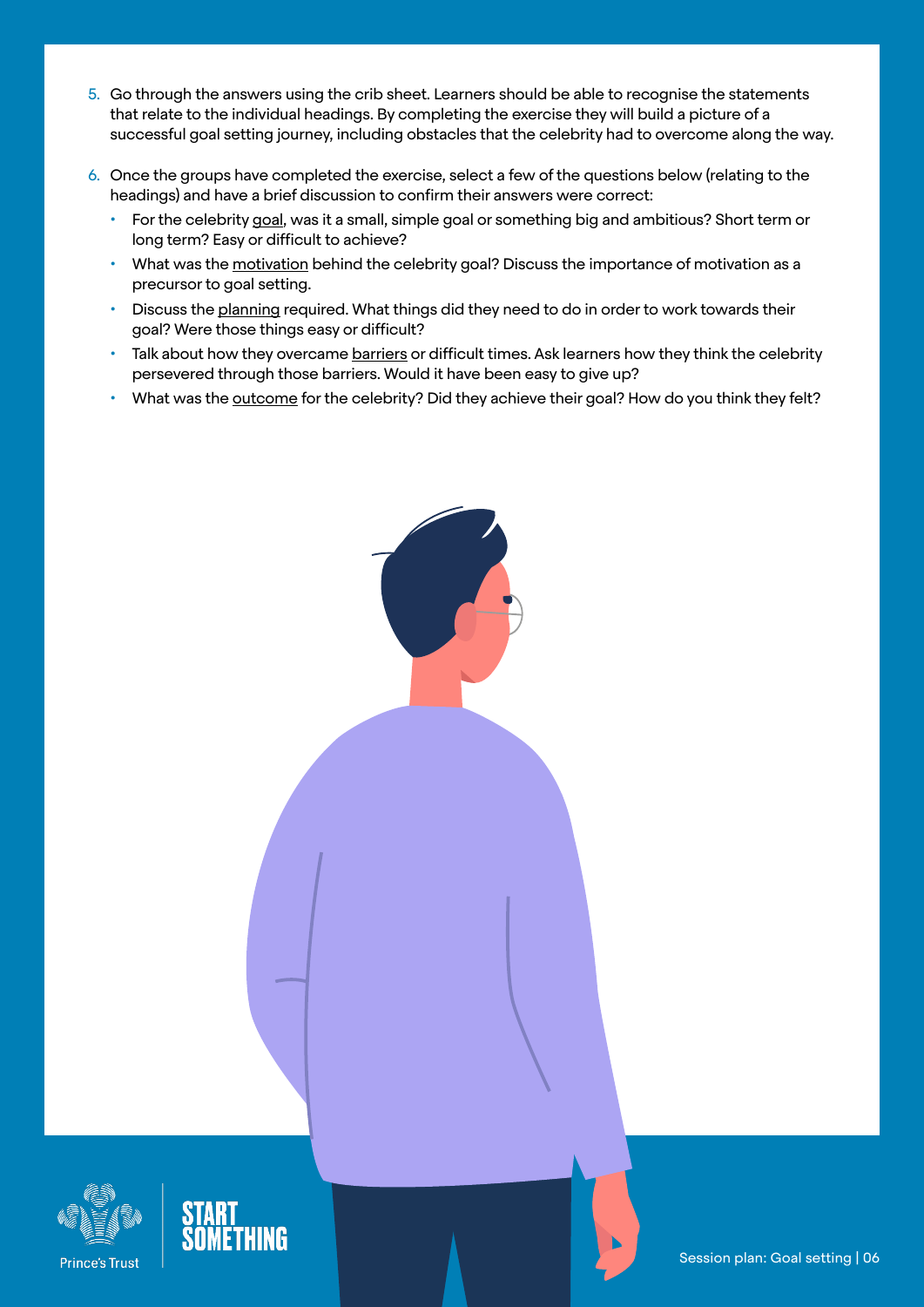# <span id="page-6-0"></span>SMART GOALS REVIEW AND DISCUSSION

This activity follows on from the Celebrity Goal Setting Activity and will help learners understand SMART goals and explain their importance.



### TIME REQUIRED

30-45 minutes



WORKSHEET

 Activity 2: SMART Goals

## ACTIVITY STEPS  $\triangleright$

1. Explain that in the case of setting and achieving goals we can use the acronym SMART (Specific, Measurable, Achievable, Relevant, Time-bound), to help us set effective goals.

There are some good videos online to help demonstrate what a SMART goal looks like. If you think a visual aid would help some of your learners, have a look at some of these videos:

- $\vee$  [SMART goals](https://www.youtube.com/watch?v=OVnCUtMKucM)
- K [Achieve More by Setting Smart Goals](https://www.youtube.com/watch?v=yA53yhiOe04)

Provide the worksheet (Activity 2: SMART Goals) for each learner for discussion as a group. Go through the vague and SMART examples listed in the table below with learners to check that they understand the difference between these. Ask the young people to write down in the right hand column why the vague goals are not SMART. Give them a few minutes before you reveal the answers in the right column below.

| <b>VAGUE GOALS</b>                                               | <b>NOT SMART BECAUSE</b>                                                                                                                        |  |
|------------------------------------------------------------------|-------------------------------------------------------------------------------------------------------------------------------------------------|--|
| I will win the lottery to pay for<br>expensive designer trainers | You have no control over this. It<br>is unrealistic.                                                                                            |  |
| l will go to school                                              | This is not clear enough. There<br>is no end date.                                                                                              |  |
| I will get fit                                                   | There is no indication on how<br>this will happen, when it will<br>happen or even why.                                                          |  |
| I will be a celebrity next year                                  | This is unrealistic for the time<br>frame and is unlikely to be<br>achieved.                                                                    |  |
| I will be nice                                                   | Not specific and no end<br>dates. Consider: who, what,<br>where and why? How is this<br>achievable? How will you know<br>when this is achieved? |  |
| I will work harder                                               |                                                                                                                                                 |  |
| I will be the best version of me                                 |                                                                                                                                                 |  |





Session plan: Goal setting | 07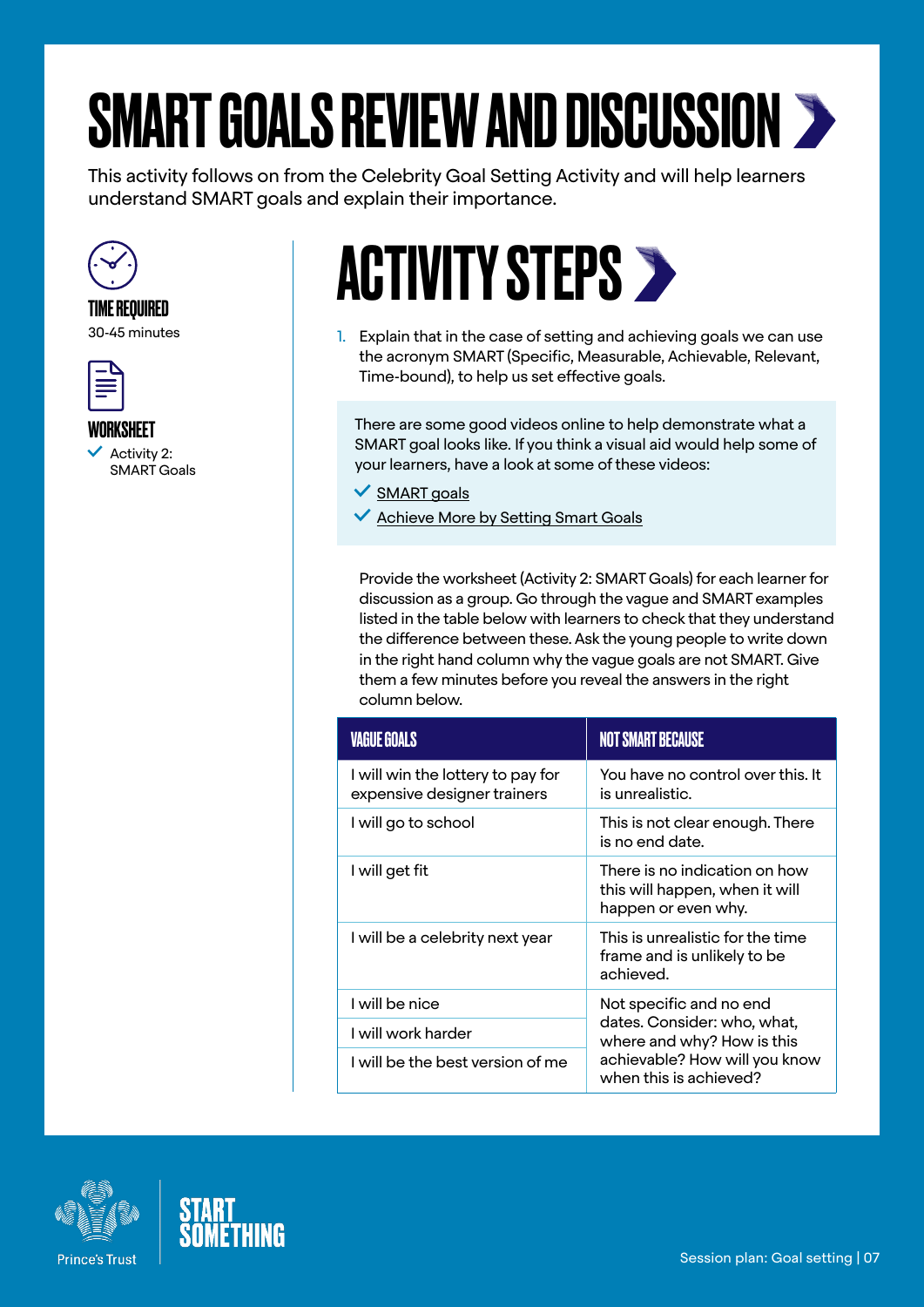- 2. Review some of the celebrity goals from the previous activity with the groups:
	- Was the celebrity goal specific? How was the goal clear and focused?
	- Was it measurable? How would they know when the goal had been reached?
	- Was the goal achievable for them? Did they have a good chance of achieving the goal?
	- Was the goal relevant? Did it relate to what motivated them or what they were interested in?
	- Was the goal time-bound? Did it specify a time-frame, a deadline or steps along the way? Ask the learners what the outcome might have been if the goal was not SMART.
- 3. Ask each group to share their ideas about benefits their celebrity might have gained through setting and achieving their goal.

#### EXAMPLES OF BENEFITS YOU COULD INCLUDE:

- $\vee$  Gaining or improving a new skill
- $\checkmark$  Feeling proud and happy
- $\checkmark$  Gaining recognition from others
- $\checkmark$  Improving their health
- $\vee$  Inspiring others to set and achieve a goal
- $\checkmark$  Improving their confidence
- $\vee$  Developing their career
- $\checkmark$  Gaining financial reward
- $\checkmark$  Learning how to manage their time
- $\checkmark$  Meeting new people
- 4. Ask learners to continue the discussion in their small groups of three or four, listing on their worksheet (Activity 2: SMART Goals) any specific benefits that they might gain by setting and achieving goals.

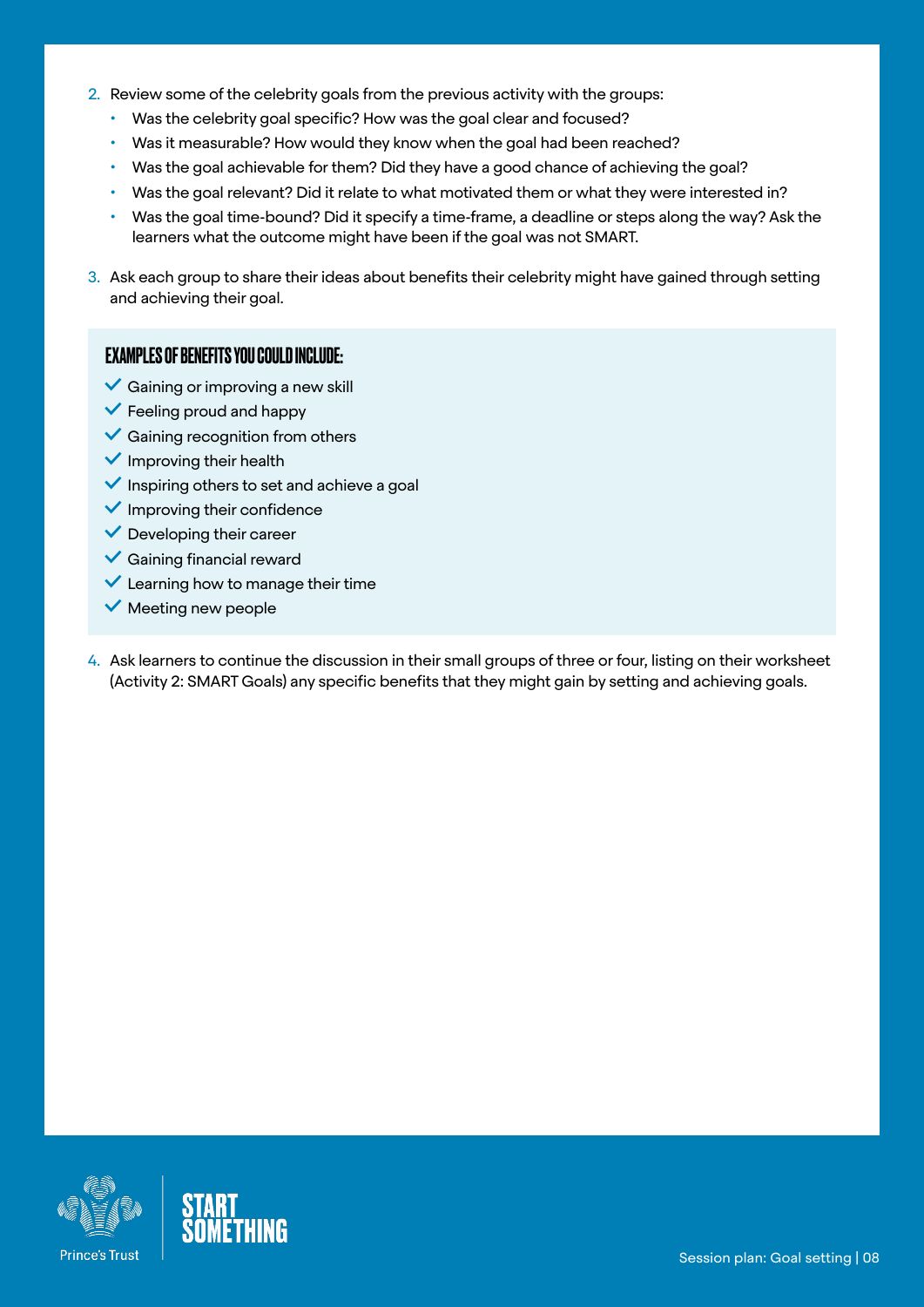# <span id="page-8-0"></span>GOAL SETTING AND ACTION PLANNING

Use this activity to get learners to start working on an action plan related to their goals.



### TIME REQUIRED

15-30 minutes



### WORKSHEET

 Activity 3: Personal development plan



### QUALIFICATION OPPORTUNITIES

- Set targets for personal development
- Explain your choice of targets
- State how you could meet this target
- Produce a personal development plan

## **ACTIVITY STEPS >**

- 1. Explain that an action plan sets out steps to be taken to achieve a goal. Ask what the benefits might be of setting steps out in detail. Explain that the plan can help them to progress towards achieving a goal or ambition, and puts them in control, helping them to think through logically what needs to happen within a timescale. It involves setting SMART goals and makes it easy to review progress. Some plans need to involve other people, so encourage learners not to be afraid to ask for help.
- 2. Refer learners to the worksheet (Activity 3: Personal development plan) and ask them to write down one or more of their goals. Their goals/targets should be focused on personal development, e.g. building confidence in a particular area or developing a skill. Then they need to complete the steps to create an action/personal development plan, which they may need help with. This plan can be reviewed by the young person and Achieve Adviser at a future date, which should be agreed in this session.



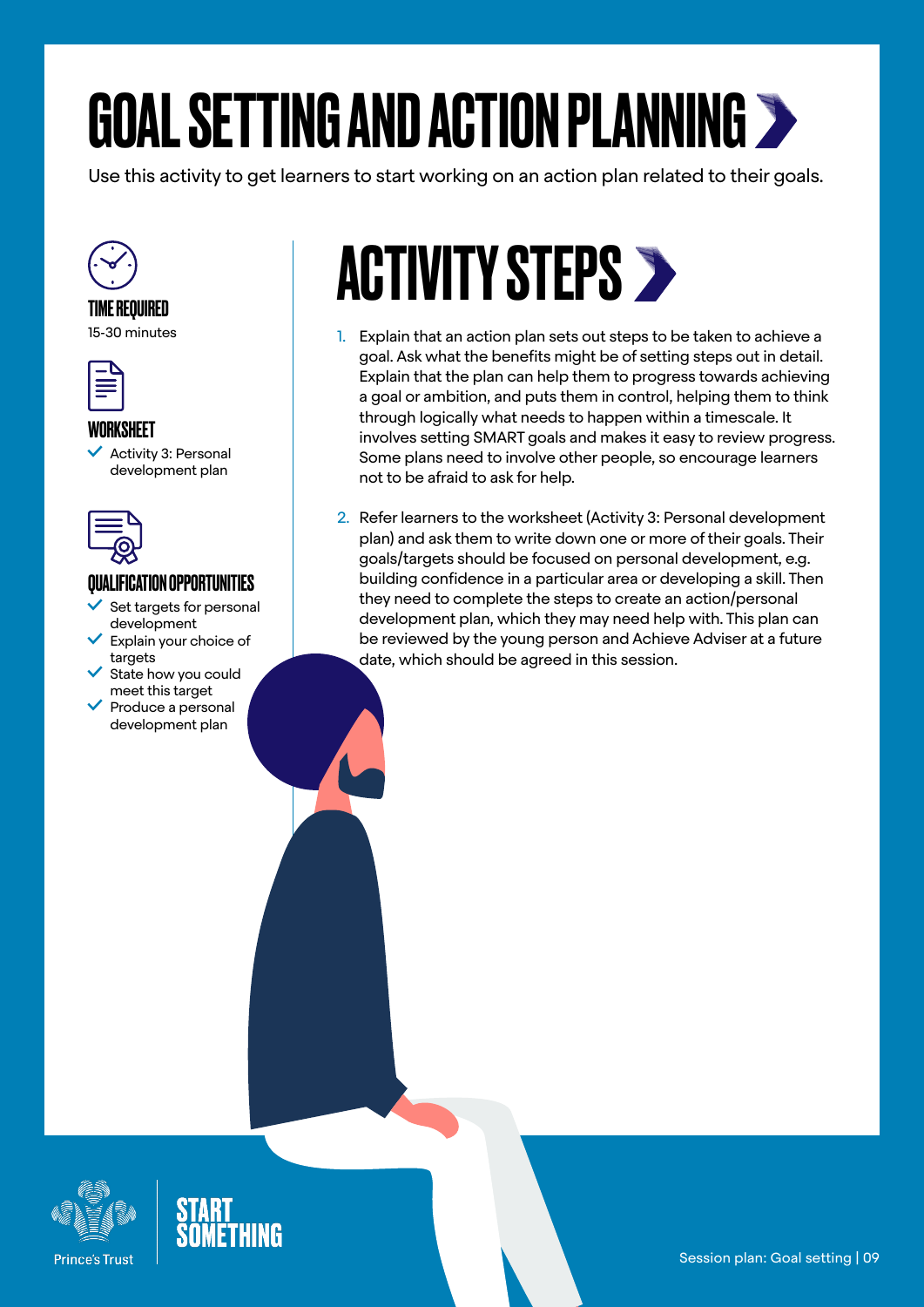<span id="page-9-0"></span>



- $\vee$  Remind learners that the outcomes for the session were to be able to:
	- State important elements of successful goal setting
	- Define SMART goals and explain their importance
	- List some common benefits of goal setting
	- Begin working on an action plan related to their goal(s)
- $\blacktriangleright$  Ask what has been learned as part of this session.
- $\blacktriangleright$  Ask learners if they feel that they understand the value of goal setting.
- $\blacktriangleright$  Ask learners if they can identify SMART goals and if they see their relevance in life and future plans.
- $\blacktriangleright$  Ask learners if they can work towards achieving their action plan.